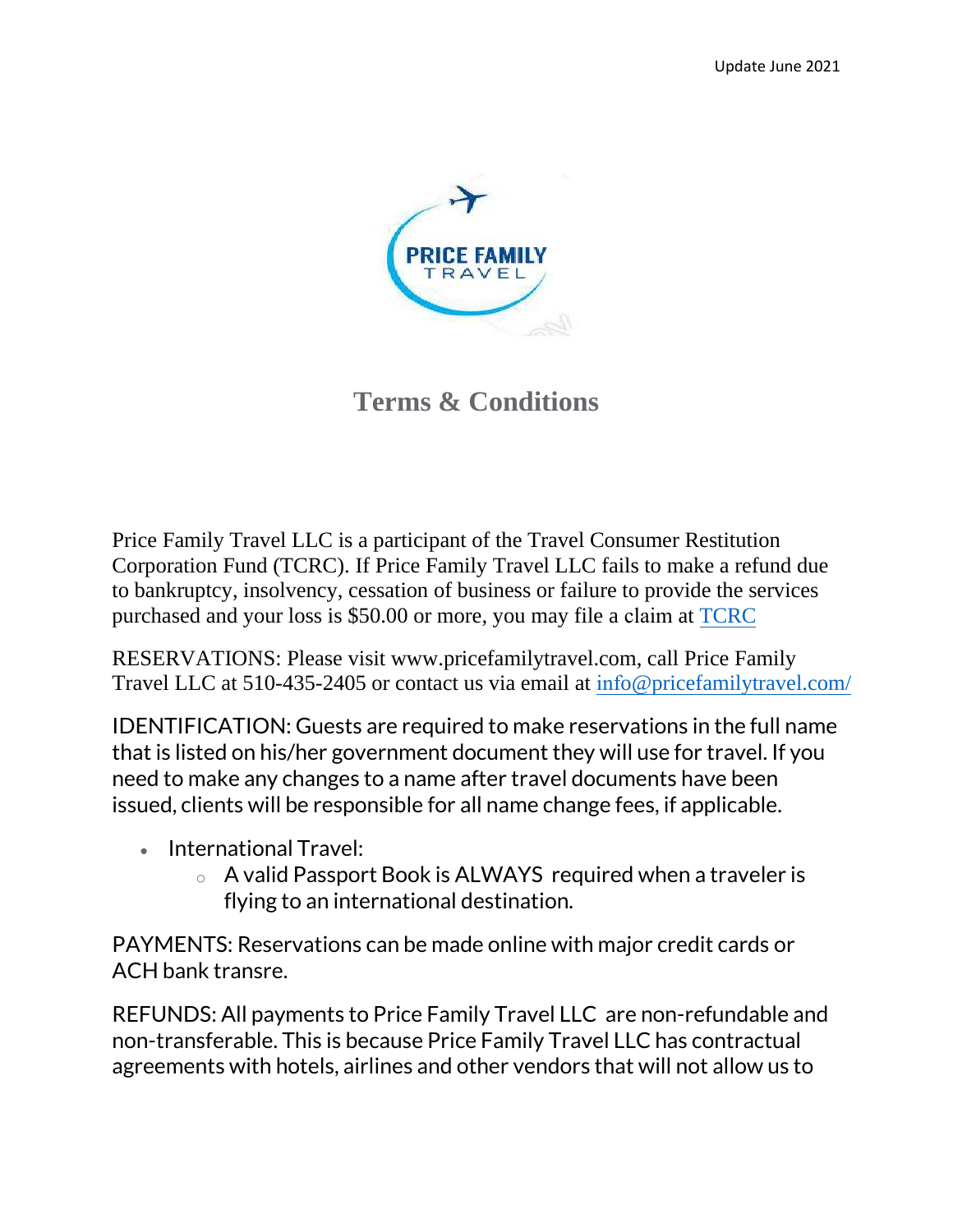obtain any refunds. This way we can keep our package prices competitive and allow you to make monthly payments on your vacation.

PASSPORTS AND VISAS: Passengers are responsible for ensuring that they have the proper travel documents and MUST CHECK with the respective consulate(s) or visa agency to determine whether any visas or passports are required. Passports are required to be valid for at least 6 months after the date of travel. Some countries require a full blank "VISA" page in the passport for stamping purposes. Any information provided on travel description pertains to U.S. citizens only. Non-US citizens should check with the respective consulate of the country(s) to be visited for current entry requirements. We strongly suggest all cruise passengers to have a valid passport in their possession while cruising.

TRAVEL INSURANCE: Missing a vacation is bad enough. Losing the money you paid for your vacation is even worse. Therefore, we highly recommend Travel Insurance that helps provide coverage for Trip Cancellation, Interruption, Baggage Loss or Delay, Medical Expenses and more. You are required to select and purchase travel insurance yourself for domestic, Caribbean, and international tours.

TRAVEL DOCUMENTS: Provided full payment is received no later than your Final Payment Due date, travel documents and travel instructions will be sent via email and/or mail 15-30 days or earlier prior to travel. If paper documents are requested when e-documents are available, documents will be delivered via USPS approximately 14-21 days prior, and a fee of \$30 will apply. A complete street address is required (no PO boxes).

CHILDREN: All children under 18 must be accompanied by an adult. Minimum age for children on most tours is 6 months. Minimum age for South Africa and Dubai Tours is 12. Minimum age for European Tour programs is 12. Minimum age for cruise tours is 6 months old and child must sail in a cabin with an adult over age of 25 years of age. Discounts for children sharing a room as third person may apply to children under 12 at some resorts on Caribbean and Mexico Tours. Accompanying adults are responsible for the safety of their children including providing any necessary safety equipment (such as infant/child seats) where appropriate. Please note that many countries have adopted practices to prevent international abductions of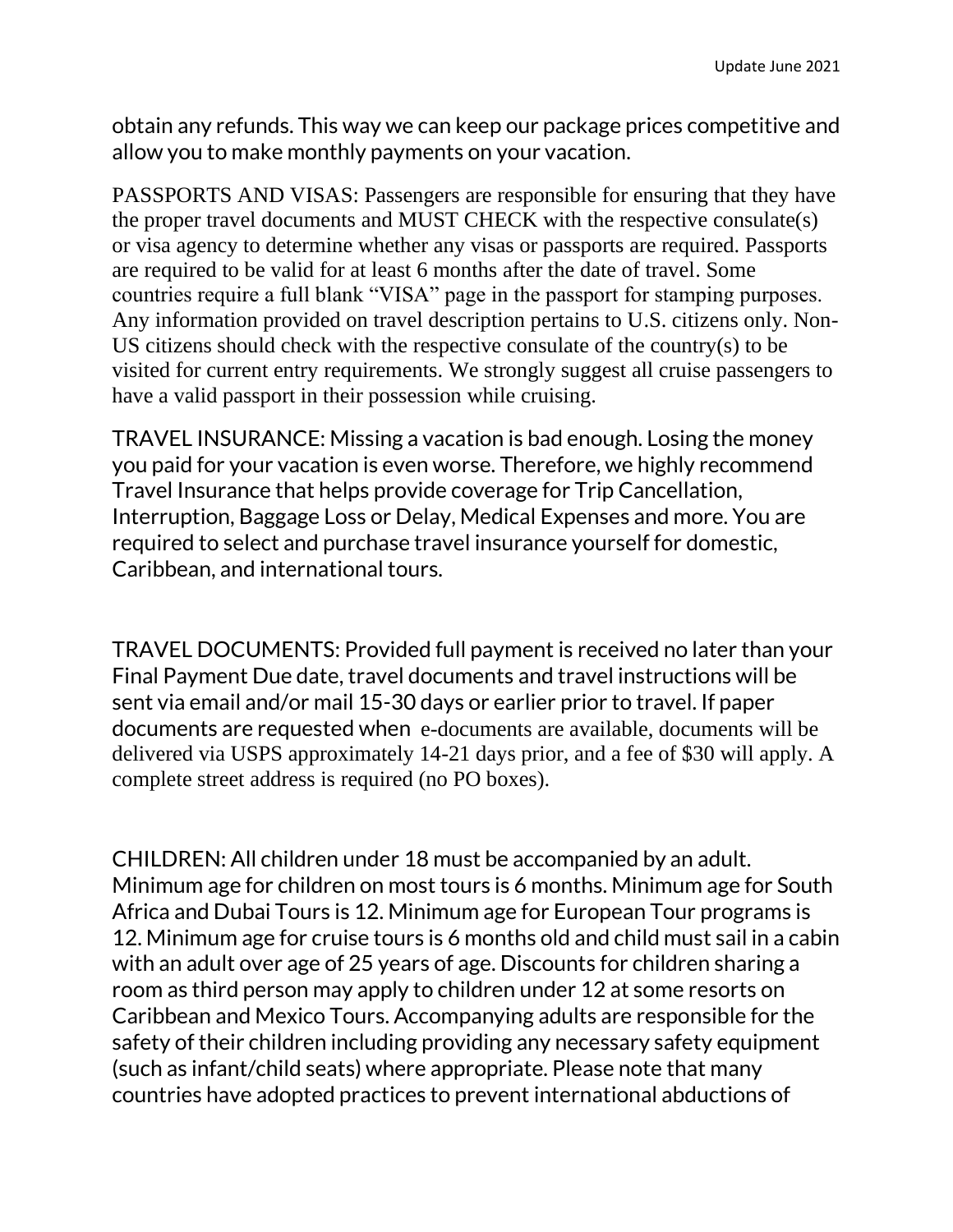children. If a person under the age of 18 years will be traveling with an adult other than his/her parents, or with only one parent, a notarized letter written by the parents, or non-traveling parent, granting authorization to travel, including the dates of travel should be carried.

PRICES: All prices listed are per person based upon shared twin room occupancy unless otherwise clearly specified. Prices do not include items of a personal nature such as laundry, wines, water, beverages, food (other than at all-inclusive resorts or where clearly specified), passport and visa fees, insurance, and foreign port taxes unless specifically indicated in the package inclusions. Prices are correct at time of publication; however, as airfares continually fluctuate and classes of service may have limited capacity, tour package prices and availability will change accordingly. In case of human or computer error, Price Family Travel LLC reserves the right to re-invoice for the correct price or service. A full refund will be made to passengers who choose not to pay an increase, provided Price Family Travel LLC receives a written cancellation within five days of the price increase notification.

#### PAYMENTS & CANCELLATION

\_\_\_\_\_\_\_\_\_\_\_\_\_\_\_\_\_\_\_\_\_\_\_\_\_\_\_\_\_\_\_\_\_\_\_\_\_\_\_\_

Deposit: A deposit is due at the time of reservation. All deposits are nonrefundable and non-transferrable. All reservations (except where specified) will require a deposit and will be clearly noted the amount due and monthly payment plan.

Full Payment: All reservations can be paid in full at time of booking as long as the tour still has available space.

Late Payment: If there is any outstanding balance by the Final Payment Due date listed on your invoice, a late fee will automatically be added to your invoice one day after your final payment date. Late fees vary. Please see each individual tour description for late fee cost.

Reinstatement of Reservations: If your travel reservations have been cancelled, and you notify us within 14 days that you want to reinstate your reservations, a service reinstatement fee of \$50 (\$200 for international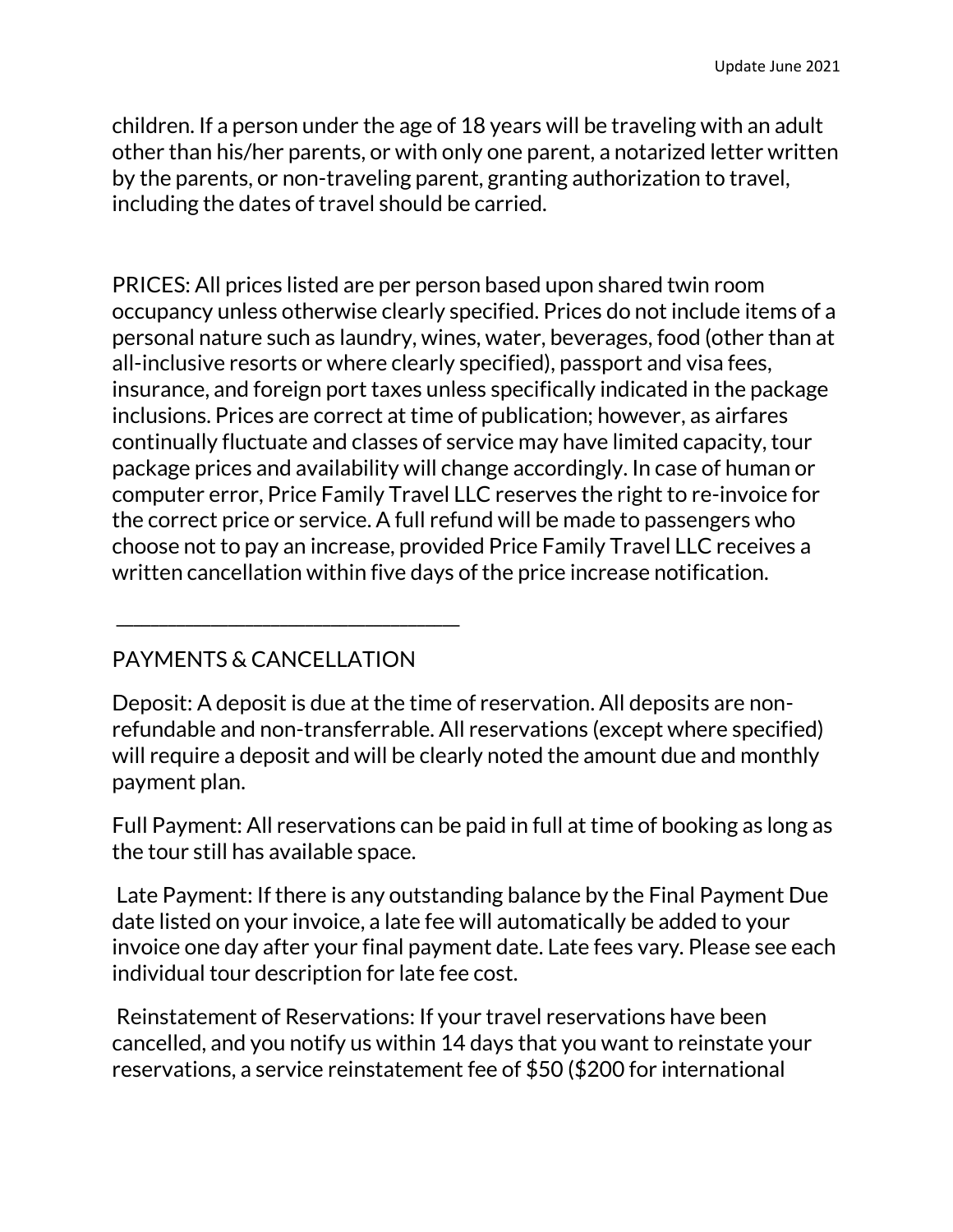tours) will be added to your invoice and must be paid in advance in order to apply for reconfirmation of services.

Last Minute Reservations: All reservations must be made no later than 30 days prior to departure. If requested services cannot be confirmed, payment will be refunded. If services are confirmed, final payment is due within 24 hours and all applicable cancellation penalties will apply.

Form of Payment: U.S. dollar, bank check, money order, major credit cards or debit cards. All payments made within 30 days of departure must be made by credit or debit card only. Credit card charges will be accepted by phone or online to fulfill non- refundable deposit requirement. There is a \$50 fee for all returned checks.

Refunds: All payments are non-refundable and non-transferable. Travel protection/insurance is highly recommended.

Cancellation: Once reservations have been made, cancellations will only be accepted in writing. Email your cancellation request to info@pricefamilytravel.com with your invoice number, full name, and date of travel. If you do not receive an acknowledgement within 48 hours, please call 510-435-2405 to ensure your information was received.

Reservation Changes: Changes to an existing reservation, whatever the cause, will incur a \$50 per person charge plus any additional supplier fees. This includes name changes\* and removal of any services such as optional tours and transfers. \*Please note that name changes to airline reservations are subject to full cancellation and rebooking. Replacing a traveling passenger with another traveling passenger constitutes a cancellation, subject to cancellation penalties, and is not covered by this Reservation Changes policy. Changes or additions after departure are subject to local rates at the time of amendment and must be paid directly by the passenger to the service provider. There are no refunds for unused services.

## COVID-19 WAIVER OF LIABILITY

\_\_\_\_\_\_\_\_\_\_\_\_\_\_\_\_\_\_\_\_\_\_\_\_\_\_\_\_\_\_\_\_\_\_\_\_\_\_\_\_

In Spring 2020, the World Health Organization (WHO) declared the Novel Coronavirus (COVID-19) a worldwide pandemic. The Center for Disease Control (CDC) issued several preventative measures to combat the virus,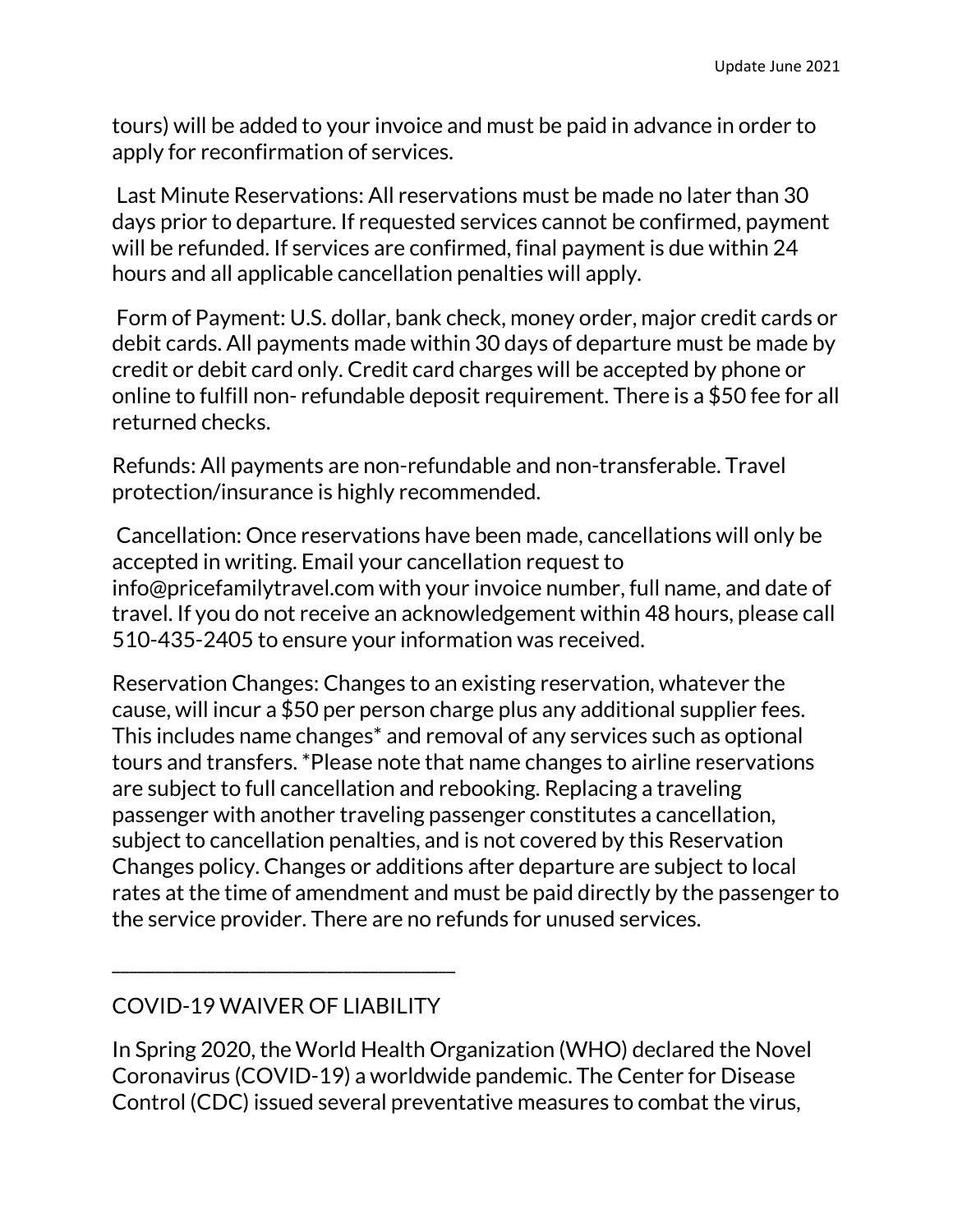such as frequent hand washing, wearing a mask or face covering and keeping at least 6 feet away from others. If contracted, this virus has the ability to cause the traveler serious and severe illness. For more information on the COVID-19 virus, please visit the CDC webpage at www.cdc.gov.

I understand and agree to the following:

1. COVID-19 is a highly contagious virus that can be spread via person to person contact;

2. After reasonable inquiry, Price Family Travel LLC provided me with the best available information regarding the pandemic-protective policies and practices of the vendors and suppliers in my travel itinerary.

3. Supplier(s) of Price Family Travel LLC may have policies in place to help prevent the spread of COVID-19. Price Family Travel LLC is not the drafter or holder of those policies and I understand that these policies can change at any time;

4. I understand that the supplier(s) may not apply those policies as diligently as the policies suggest and even if the supplier makes a good faith effort to enforce its good practices, some travelers may simply refuse to cooperate;

5. I understand that each state/country institutes their own pandemicprotective policies and regulations. I further understand that I am responsible for knowing, understanding and abiding by the pandemicprotective policies and procedures regarding COVID-19 of all state(s)/ country(ies) listed in my travel itinerary, including any policy updates. I also understand that I may be denied entry into the country for reasons within or outside of my control;

6. I understand that by traveling, I can be subject to voluntary or involuntary quarantine either at home or in the traveled location(s);

7. I am responsible for knowing, understanding and abiding by the pandemicprotective policies and procedures regarding COVID-19 of all vendors used in my travel itinerary, including any policy updates;

8. With full awareness and appreciation of the risks involved, I, for myself, and on behalf of my traveling companions, including, but not limited to, my family, spouse, estate, heirs, executors, administrators, assigns, and personal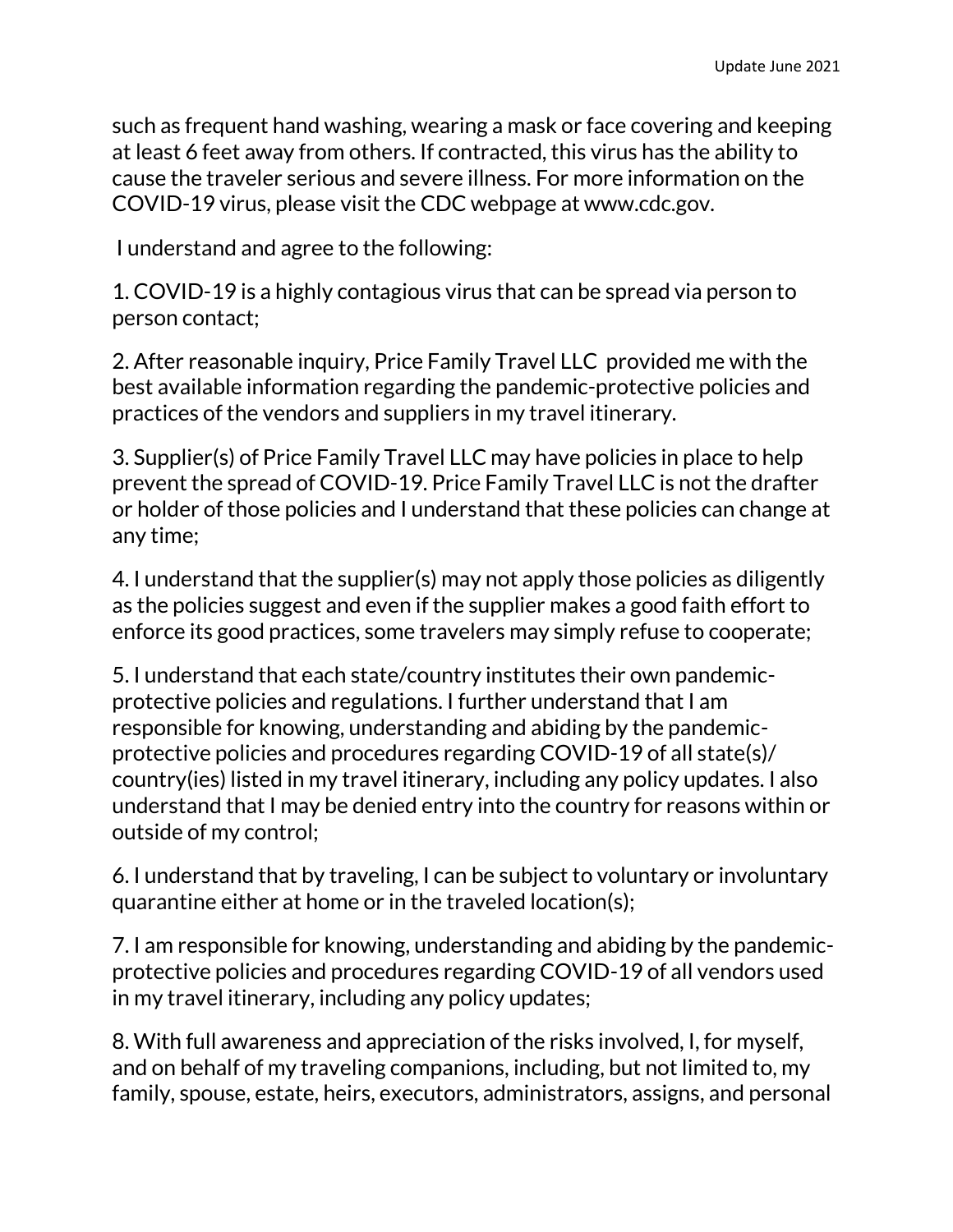representatives, assume all risks of travel and hereby forever hold harmless, waive, discharge, and release Price Family Travel LLC its officers, agents, independent contractors, affiliates, employees, successors, and assigns (collectively the "Released Parties") from any and all liability, claims, demands, actions, and causes of action, directly or indirectly arising out of or related to any loss, damage, or injury, including death, that may be sustained by me related to COVID-19 whether caused by the negligence of the Released Parties or any third-party vendor or supplier partnering with Price Family Travel LLC.

9. I agree to indemnify, defend, and hold harmless the Released Parties from and against any and all costs, expenses, damages, claims, lawsuits, judgments, losses, and/or liabilities (including attorney fees) arising either directly or indirectly from or related to any and all claims made by or against any of the Released Parties due to bodily injury or harm, death, loss of use, monetary loss, or any other injury from or related to my use of Price Family Travel LLC, or the services of travel Price Family Travel LLC suppliers or vendors, specifically related to COVID-19.

# FORCE MAJEURE

\_\_\_\_\_\_\_\_\_\_\_\_\_\_\_\_\_\_\_\_\_\_\_\_\_\_\_\_\_\_\_\_\_\_\_\_\_\_\_\_

There may be times when either party are unable to perform, or complete performance, under the travel contract for reasons out of each other's control. These are called force majeure events and if occurs, make performing under the contract inadvisable, commercially impracticable, illegal, or impossible. Events that may trigger this provision include, but are not limited to, acts of God, acts of government, acts of war or civil unrest, insurrection or revolts, military action, strikes or other labor activities, criminal or terrorist activities of any kind, or the threat thereof, pandemics, epidemics, illnesses or health conditions prevalent in the area of travel, earthquakes, hurricanes, lightning, and explosions, unexpected legislation, or any other event outside the reasonable control of either party.

In the event that a force majeure event occurs, the parties will look to and follow the cancellation policies of the suppliers, what is stated in the travel proposal and these terms & conditions. Any changes to those policies are at the sole discretion of the supplier (if applicable) and Travel Agency. Passenger will be informed of their options if a force majeure event occurs.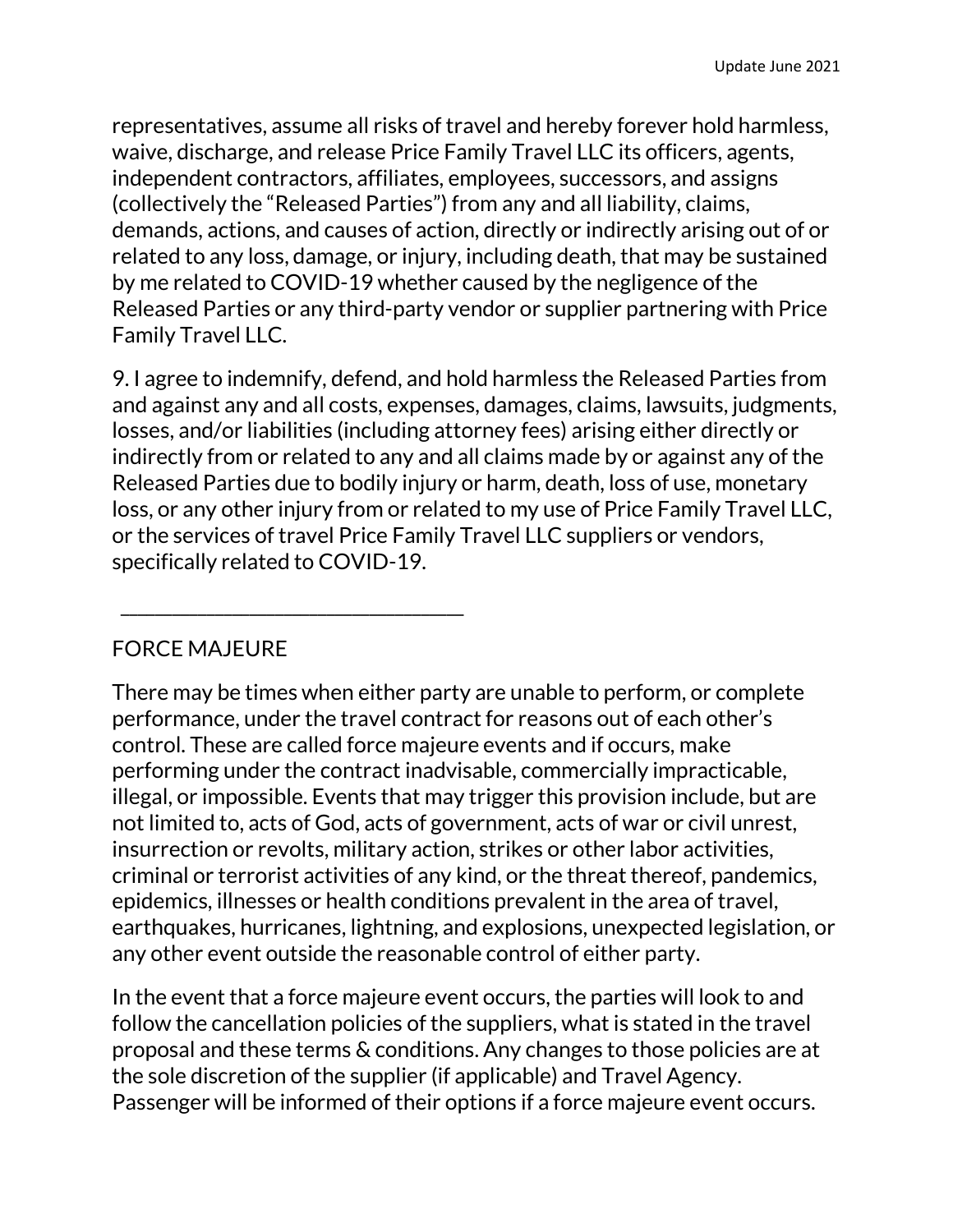#### TRAVELERS WITH DISABILITIES

\_\_\_\_\_\_\_\_\_\_\_\_\_\_\_\_\_\_\_\_\_\_\_\_\_\_\_\_\_\_\_\_\_\_\_\_\_\_\_\_

In order to fully enjoy your Price Family Travel LLC tour, we recommend that you select a trip that is suitable to your physical capabilities. Tour participants requiring any form of assistance, including travelers with physical disabilities, sight or hearing impairments, are required to notify Price Family Travel LLC prior to reservation for review and our agreement. Additionally, the tour participant must be accompanied by an individual responsible for providing those services. Tour managers, guides, drivers or other tour, hotel, ship personnel are not able to provide such assistance. In order to participate in escorted tours, passengers must be able to understand and follow instructions given by the Tour Director at all times, both for the successful operation of the tour as well as for their personal safety. Price Family Travel LLC reserves the right to reject participation or remove any individual from a tour if notification was not provided and/or when, in our sole judgment, continued participation would significantly hinder the services to be provided to all guests. Expenses, including cancellation fees and/or costs for alternate travel plans or to return home, will be the sole responsibility of the passenger. Escorted tours are fast-paced, often requiring lengthy walks over uneven terrain. In the interests of group harmony, clients should be able to maintain the pace of the tour. Clients with special needs may be better served independently. Price Family Travel LLC can suggest touring options based upon specific requirements.

Wheelchairs & Walkers: USA Tours: Pursuant to the Americans with Disabilities Act (the ADA), Price Family Travel LLC seeks to accommodate disabled travelers to the extent possible and consistent with the specific tour itinerary. Nevertheless, you may find that certain tour features may not be accessible to the extent that you require a wheelchair, scooter, or other special equipment to participate. We cannot provide individual assistance to travelers with wheelchairs or other mobility devices. We regret that some itineraries cannot accommodate wheelchairs or motorized scooters. Passengers are required to advise Price Family Travel LLC of their accessibility requirements prior to booking in order for Price Family Travel LLC to determine if reasonable accommodations are available. Price Family Travel LLC will endeavor to accommodate special access needs, but does not guarantee that it will be able to do so in all cases.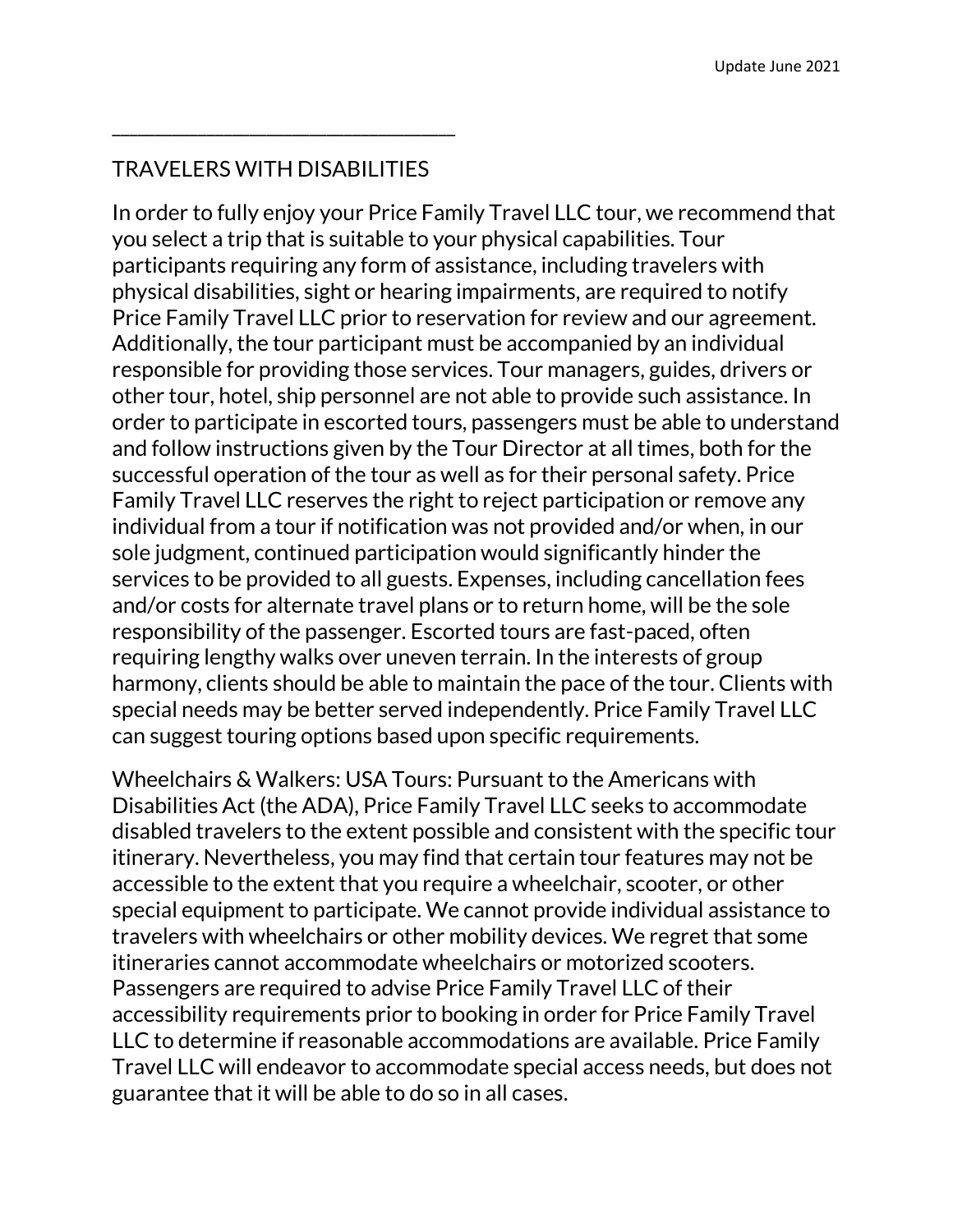International Tours: Hotels, sea and river cruises outside of the United States are not required to comply with ADA requirements and therefore may not have ramps, wide entryways or elevators to accommodate disabled passengers or devices such as wheelchairs, walkers and motorized scooters. Due to physical constraints and space limitations, wheelchairs, walkers and motorized scooters may not be taken aboard motor coaches and river cruises.

Service Animals: Service animals cannot be accommodated on international escorted tours. Passengers on USA escorted tours who require a service dog because of a disability should check with Price Family Travel LLC prior to booking a tour.

\_\_\_\_\_\_\_\_\_\_\_\_\_\_\_\_\_\_\_\_\_\_\_\_\_\_\_\_\_\_\_\_\_\_\_\_\_\_\_\_

AIRLINES: Price Family Travel LLC is not responsible for the services and policies imposed by the airlines. Airline schedules and flights are subject to change without notice. Price Family Travel LLC is not responsible for penalties incurred for tickets, international or domestic, not issued by Price Family Travel LLC due to schedule and/or flight changes. Airline reservations completed online are subject to review and, should Price Family Travel LLC deem it necessary, may be rebooked to match minimum connecting time requirements and/or tour package itineraries, in which case you will be notified immediately. Airlines reserve the right to demand immediate issuance of tickets whenever they determine that specific flights are heavily booked even when normal ticketing rules do not require tickets to be issued until a later date. In this instance, Price Family Travel LLC will require immediate and full payment of the airfare. This situation overrides invoice terms and conditions and payment due dates. If full payment is not received, seats will be cancelled by the airline and may not be available to be rebooked on the same flights or at the same airfare. Any replacement air arrangements and airfare will be the sole responsibility of the passenger.

Airline Tickets: Once full payment is received; Price Family Travel LLC airline tickets will be issued and are fully non-refundable. Should airline tickets require to be issued earlier than the Final Payment due date, you may be required to pay a larger non-refundable deposit and/or complete full payment.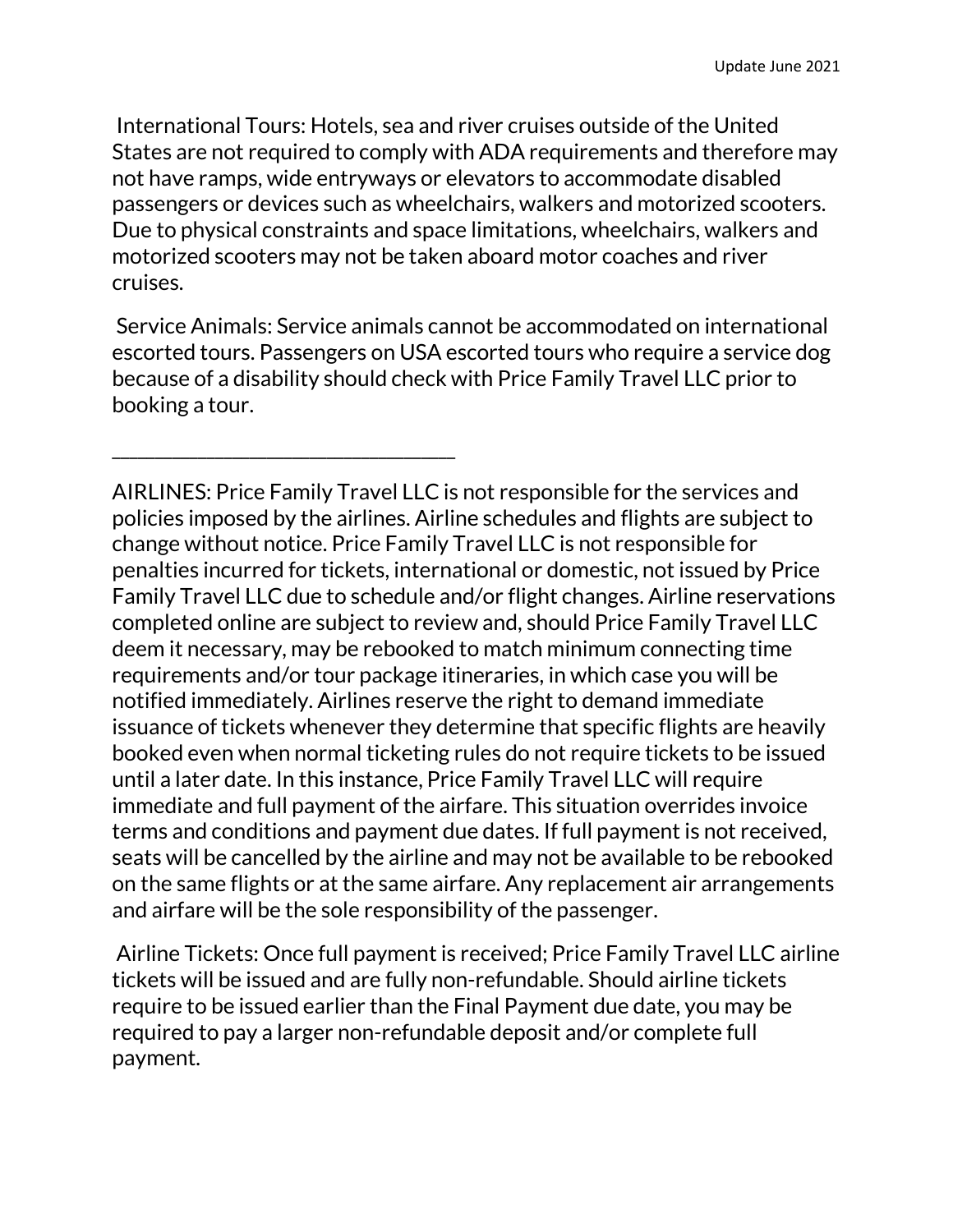Airline Seat Assignments: The airlines bear sole authority of assigning seats on group flights. All Price Family Travel LLC airline contracts are for economy class seats only. If you require another class of service, you may consider purchasing your own flights and purchasing your land only package from Price Family Travel LLC

\_\_\_\_\_\_\_\_\_\_\_\_\_\_\_\_\_\_\_\_\_\_\_\_\_\_\_\_\_\_\_\_\_\_\_\_\_\_\_\_

\_\_\_\_\_\_\_\_\_\_\_\_\_\_\_\_\_\_\_\_\_\_\_\_\_\_\_\_\_\_\_\_\_\_\_\_\_\_\_\_

Airline Frequent Flier Programs: Passengers are responsible to contact their airline directly regarding mileage eligibility and accrual. Airline frequent flier programs determine whether to award miles in part or total based on their own rules which are updated frequently. Some discounted or promotional airfares as well as some code- share flights are not eligible for mileage accrual. Some private airfares are not eligible for mileage or may not qualify for reduced mileage, even if the same airline class of service is eligible for full mileage when sold as an "Instant Purchase" published airfare. Not all published airfares are eligible for mileage. Price Family Travel LLC will record frequent flier numbers when provided by the passenger prior to travel documents being issued. However, the addition of frequent flier numbers to airline records does not guarantee mileage eligibility which is at the sole discretion of each airline. Airline schedule changes may result in flights which were originally eligible for mileage accrual no longer being eligible. We highly recommend passengers to provide their frequent flier account information whenever checking in online and/or at the airport check-in desk. After travel has commenced, it is often not possible to apply for frequent mileage credit. Passengers are also responsible to determine whether previously earned mileage may be applied to flights to secure upgrades.

Contact Information: Pursuant to TSA Secure Flight requirements, passengers are responsible to provide Price Family Travel LLC with their name as it appears on their passport (or other government-issued I.D. when traveling), date of birth, gender, address, phone number, email and fax data for all passengers. Passengers must ensure that names are correctly listed on their invoice. Price Family Travel LLC will not be responsible for passengers who do not receive an invoice or documents or are denied boarding due to inaccurate information.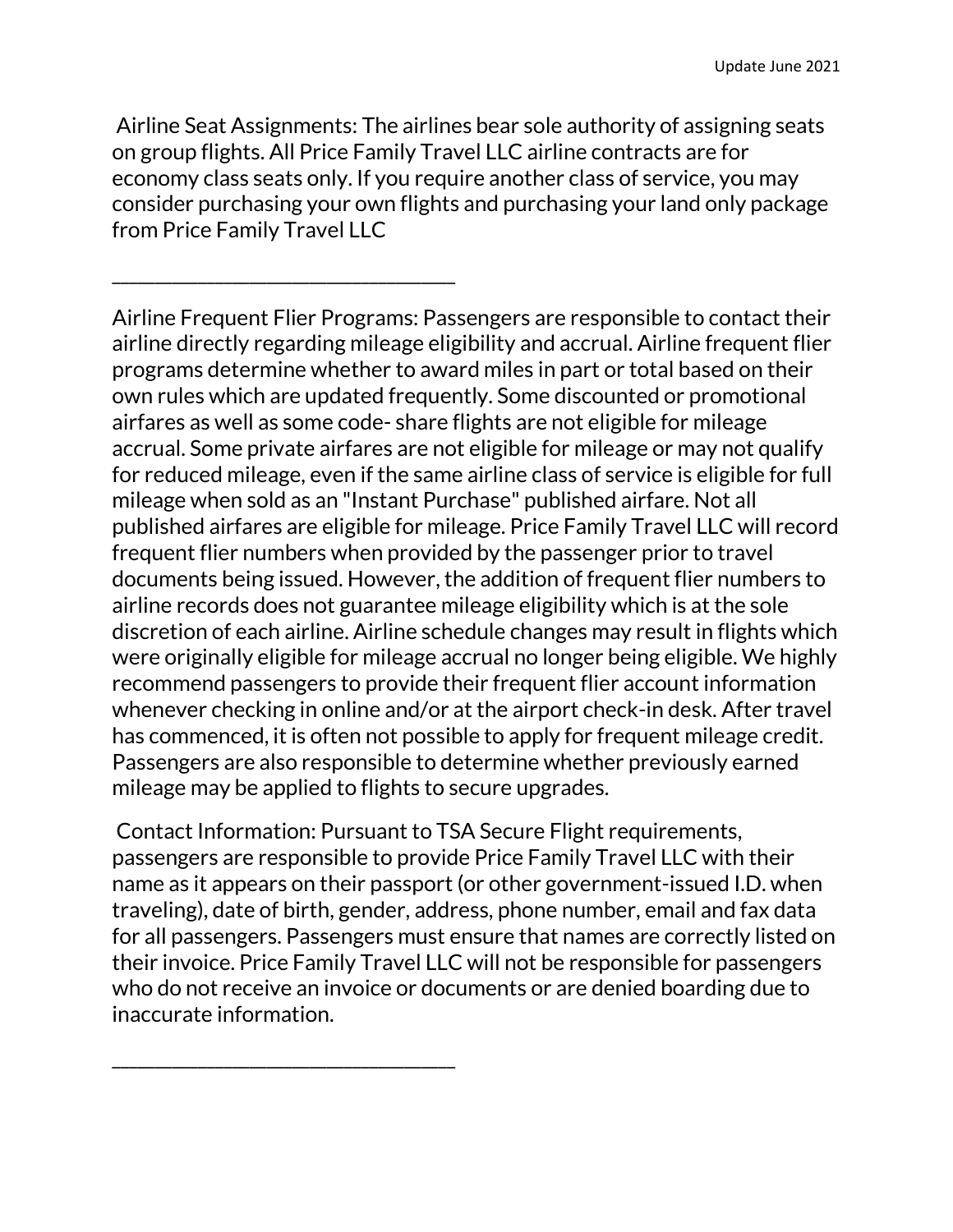Airline Name Changes: Any name change including minor spelling corrections may require airline reservations to be canceled and rebooked. Reservations are subject to current availability and pricing at the time of rebooking. Once airline tickets are issued, subsequent name corrections will be subject to an airline rebooking fee which may be as much as the full value of the airline ticket plus a \$50 revision fee per change. Price Family Travel LLC will not be held responsible for the denial of services by a carrier due to any name discrepancy. Name changes must be advised in writing at info@pricefamilytracel.com.

\_\_\_\_\_\_\_\_\_\_\_\_\_\_\_\_\_\_\_\_\_\_\_\_\_\_\_\_\_\_\_\_\_\_\_\_\_\_\_\_

\_\_\_\_\_\_\_\_\_\_\_\_\_\_\_\_\_\_\_\_\_\_\_\_\_\_\_\_\_\_\_\_\_\_\_\_\_\_

\_\_\_\_\_\_\_\_\_\_\_\_\_\_\_\_\_\_\_\_\_\_\_\_\_\_\_\_\_\_\_\_\_\_\_\_\_\_\_\_

Airline Taxes & Fuel Surcharges: If you purchased airfare, airline taxes and fuel surcharges are included. Prior to completion of full payment there is a potential for a price increase(s) due to increases in government-levied taxes and fees and/or fuel surcharges. To avoid potential increases, you may choose to accelerate your final payment in order that your tickets may be issued. Once issued, airline tickets are no longer subject to potential increases but are fully non-refundable. Certain overseas domestic flights are subject to air taxes which can only be paid locally; in these cases, the specific flights and amounts of those taxes are indicated in our package presentation and pre-departure documentation.

Schedule Changes: In the event of an airline schedule change, Price Family Travel LLC will make every effort to inform passengers of the schedule change and new flight schedule prior to departure. Price Family Travel LLC is not responsible for schedule changes including, when applicable, changes in routing and/or the number of stops in the itinerary. Price Family Travel LLC is unable to provide compensation for schedule changes, seat assignment modifications, or cancellations implemented by an airline. In the event of any change in flight itinerary made directly between passengers and their airline, it is the passengers' responsibility to advise Price Family Travel LLC of amended flight details in writing at info@pricefamilytravel.com. Price Family Travel LLC cannot be held responsible for land services, including arrival and/or departure transfers, if flights are changed without its knowledge.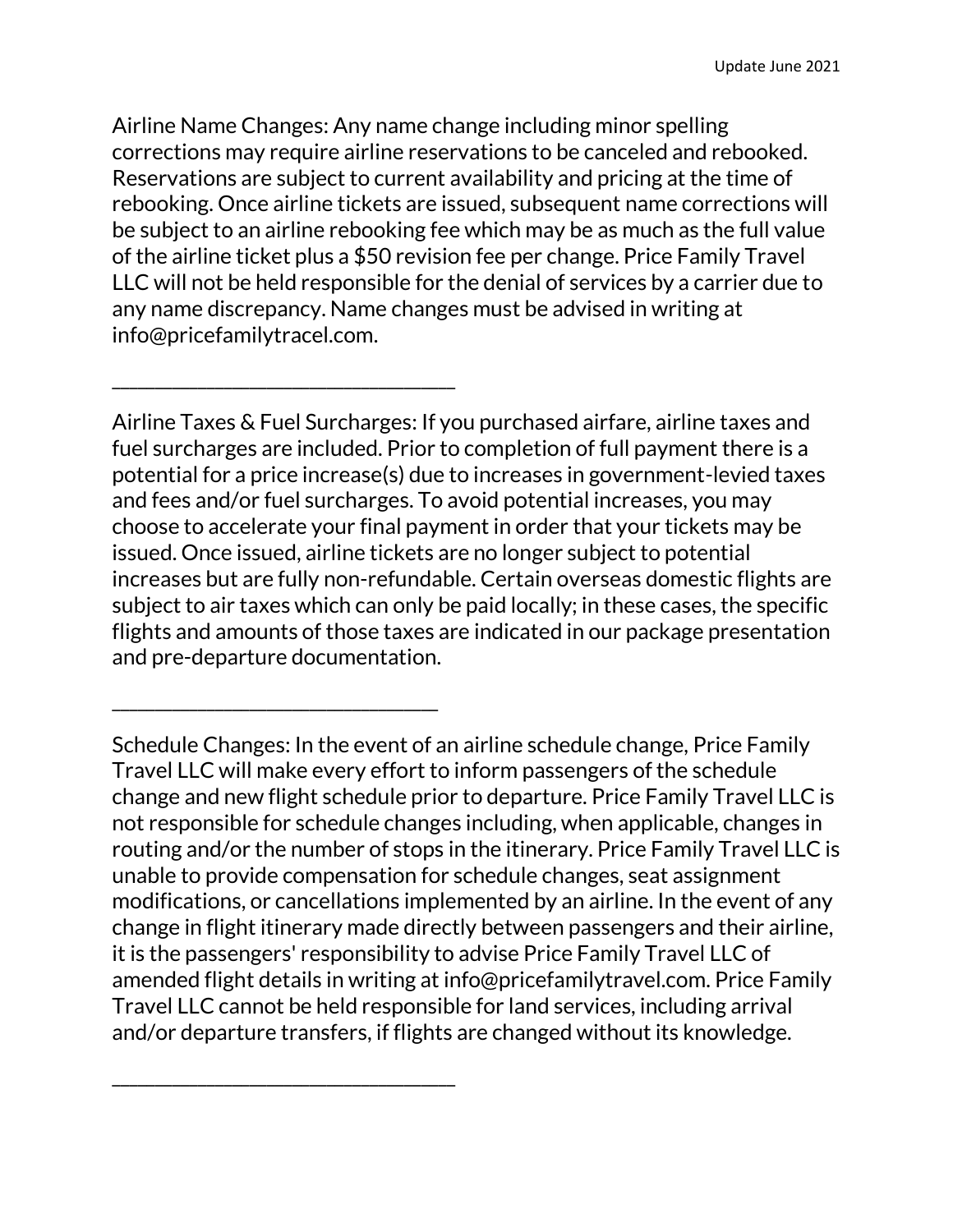Hotel Accommodations: All rooms requested are standard twin-bedded (two single beds) rooms with private facilities unless you have specifically requested a king/ double size bed. Please understand although we will make a bed type request on your behalf, bed types are subject to availability. Room selection in all cases is strictly at the discretion of the hotel's management on a run-of-house basis. Triple and quad occupancy rooms consist of two beds for cruises, where triple and quad rooms will consist of a twin bed for each person. Some single rooms are smaller than a standard room size. The number of persons accommodated does not dictate the room size. Although available at most 4 and 5 star hotels, use of air-conditioning abroad differs greatly from the United States. Many European hotels were built before central air- conditioning was introduced. Air-conditioning is often shut down at night and from the end until the start of the summer months. All hotel rates are based on Price Family Travel LLC agreements with its suppliers are not negotiable. Hotel check-in time is generally not before 3:00 p.m. and check-out time is prior to noon. Please be sure that adequate arrangements for accommodations have been taken into consideration when a late-night flight is being used. If a day room is included in the itinerary, check-out will normally be 6:00 p.m. We reserve the right to make substitutions with hotels of equal standard. There will be no refunds for any difference in the cost of those accommodations.

Hotel & Cruise Profiles: Price Family Travel LLC hotel and cruise ship profiles are based upon information provided to Price Family Travel LLC by hotel and cruise ship partners and their representatives, including images and descriptions of individual properties. Star-ratings may differ from country to country. Price Family Travel LLC does its best to maintain current information, however, is not responsible for any inaccuracies, changes in description details or amenities, or images provided by third parties.

\_\_\_\_\_\_\_\_\_\_\_\_\_\_\_\_\_\_\_\_\_\_\_\_\_\_\_\_\_\_\_\_\_\_\_\_\_\_\_\_

Meals: As specified in each itinerary. Meals are based on the hotel's or restaurant's buffet or set menu. In general, beverages are not included, unless specifically stated. Although Price Family Travel LLC cannot make guarantees, every effort will be made to honor special dietary requests submitted in writing at least 4 weeks prior to departure at info@pricefamilytravel.com.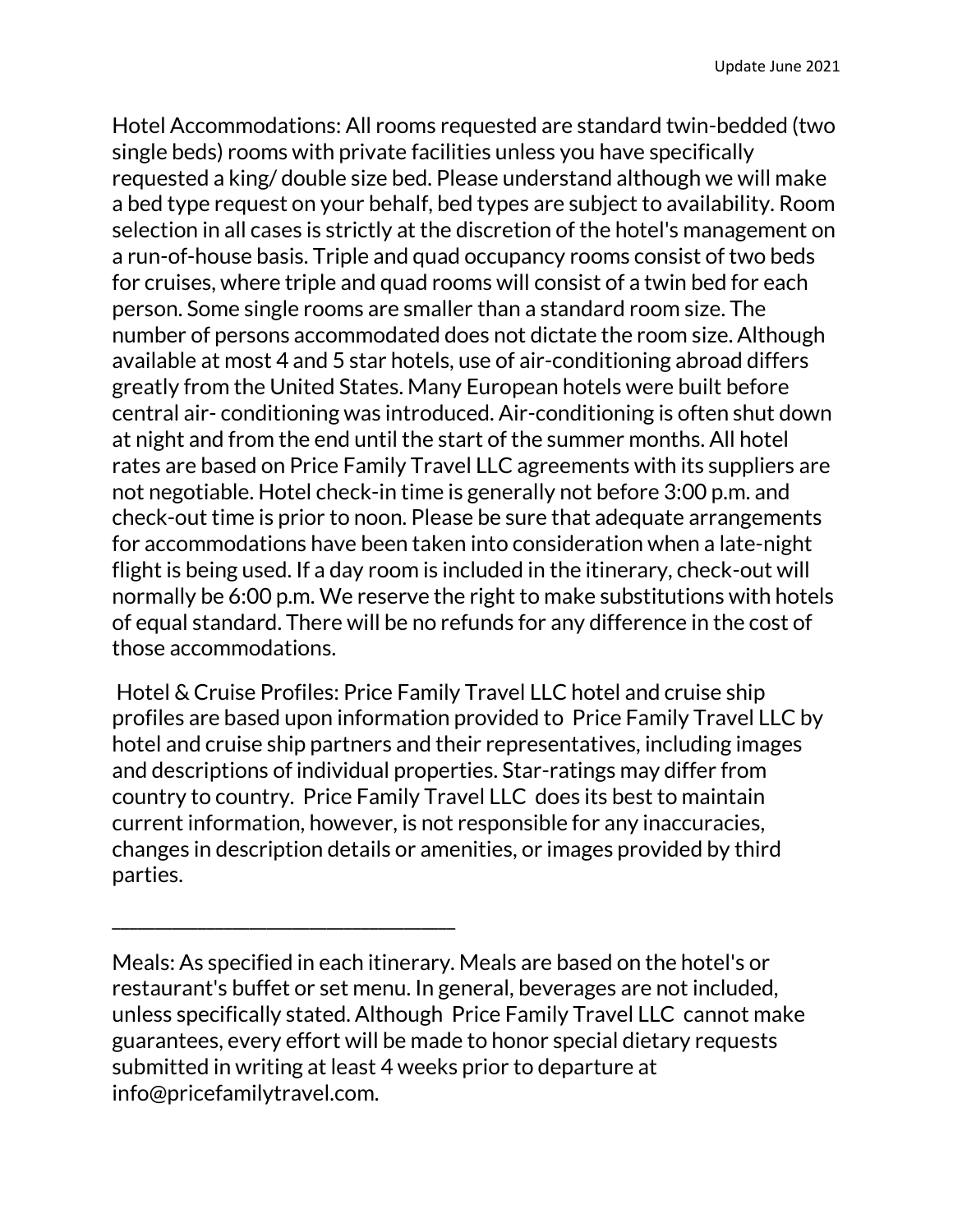Transfers: Transfers are provided as indicated for each tour by car, minibus, or motor coach provided airfare is purchased from Price Family Travel LLC . If you purchase a land-only tour, or if you deviate from the arrival and/or departure dates as stated in the itinerary, you will have the responsibility to purchase your own transfer to the hotel. Your arrival transfer is guaranteed for up to one hour from your scheduled arrival time in order to compensate for minor delays. Price Family Travel LLC or the transfer company will not be responsible for flight delays, for any reason, beyond one hour from your originally scheduled arrival time. In case of a delay, whether due to flight delay, immigration and customs, or time spent reporting baggage damage or loss, it will be your responsibility to make other transfer arrangements such as a taxi. Transfer costs are not refundable, and any additional expenses will be your responsibility. The cost of a transfer is more expensive than hiring a taxi, as a Price Family Travel LLC transfer necessarily includes round trip service, or 'dead-leg', meaning that our driver must come to the airport, hotel or pier only to pick you up and necessarily loses a one-way fare. Often the places of call (airports, seaports, hotels) demand entrance and parking fees, where drivers may have to wait for up to an hour. Price Family Travel LLC transfer drivers, while not employees of Price Family Travel LLC , are reliable. They provide you with a full welcome service, transfer you to the correct location and are prepared to answer your questions along your ride. Passengers comfortable hiring a taxi on their own and do not require assistance will save money.

\_\_\_\_\_\_\_\_\_\_\_\_\_\_\_\_\_\_\_\_\_\_\_\_\_\_\_\_\_\_\_\_\_\_\_\_\_\_\_\_

\_\_\_\_\_\_\_\_\_\_\_\_\_\_\_\_\_\_\_\_\_\_\_\_\_\_\_\_\_\_\_\_\_\_\_\_\_\_\_\_

Sightseeing & Itinerary: Will be operated by motor-vehicle, its size dictated by the number of participants. Price Family Travel LLC tours have been designed to accommodate individuals as well as groups. Times listed in itineraries are approximate and meant only as guidelines. Some itineraries may have early morning start times for sightseeing in order to complete the touring during daylight hours or avoid afternoon heat in tropical and desert climates. It is your responsibility to arrive on time for all scheduled flights, cruises, and package components. Arriving late may be considered a "noshow", in which case you will not be eligible for refund for the unused service(s). We cannot guarantee the number of passengers who will be on any given tour. You may find that you are traveling with a sizeable group or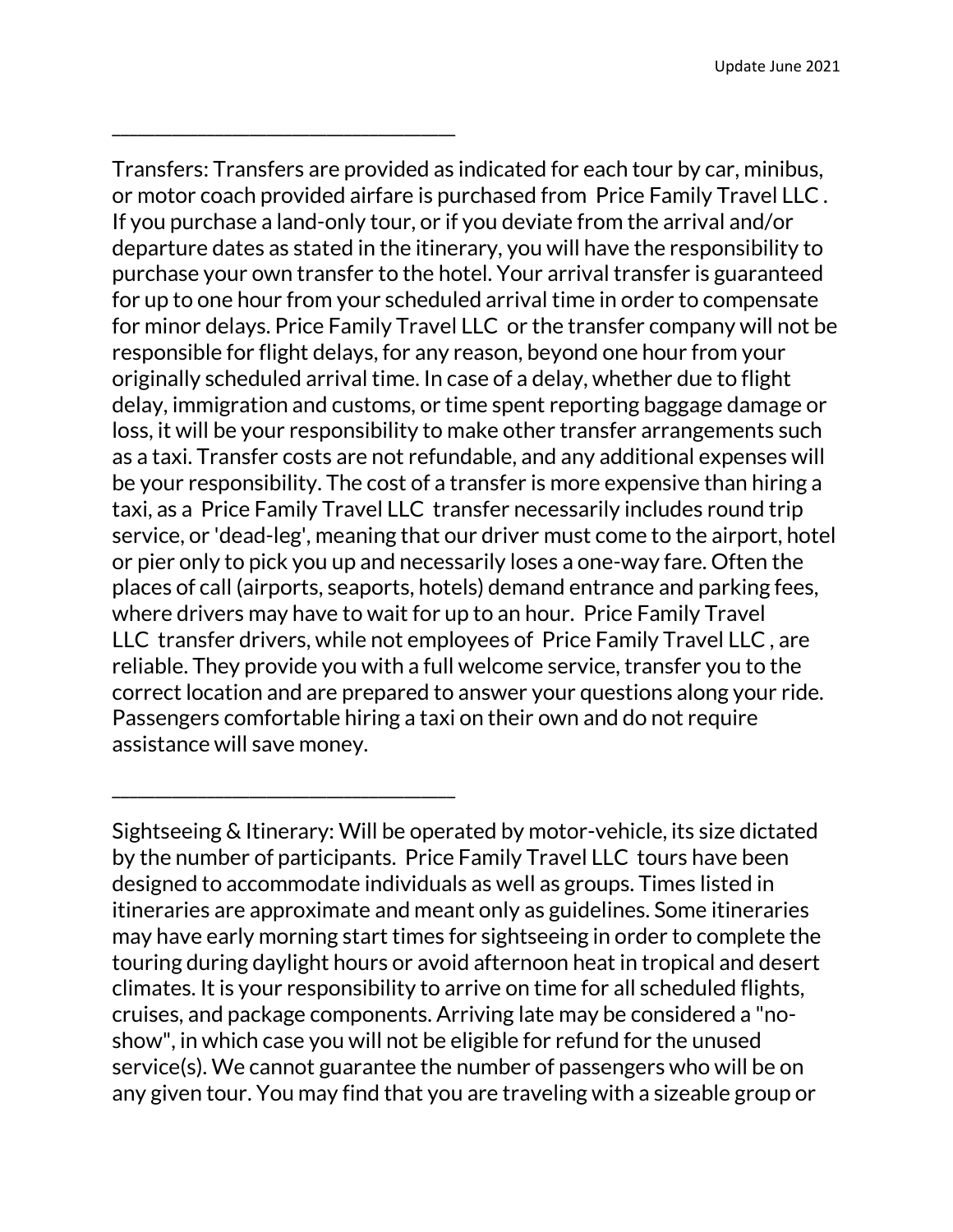only with your own companions. Services, however, will remain constant no matter the number of tour participants. Persons requiring any assistance or who have any form of disability should refer to section "Travelers With Disabilities". On dates including, but not limited to religious holidays and national celebrations, some monuments and sites may be closed. On these occasions, touring itineraries may be amended to reflect these closures. Occasionally, during holidays and certain periods, and/or due to unforeseen circumstances including weather conditions there may be last-minute changes, sometimes after arrival, in affecting the sequence of the tour, locations visited and/or hotels. Therefore, we reserve the right to adjust the sequence and/or substitute any hotels with others of similar category. In such cases there will be no cost adjustment. National monuments and tourist sites regularly undergo renovations, which can obscure the monument's view. No tour will be canceled due to renovations, however Price Family Travel LLC will decide based on the conditions whether to amend an itinerary. Price Family Travel LLC itineraries may contain suggestions for activities for your leisure time; these suggestions do not constitute an endorsement of any specific service provider and the decision to participate in any such activities should be made independently and with due consideration.

Rail: Once full payment is received, Price Family Travel LLC will select train times, rail tickets will be issued and are fully non-refundable. Except where requested in writing prior to final payment. Passengers traveling with a group may not request alternative train times. Once issued, rail tickets are valid for the dates and times specified. Some exchanges must be done locally at the station due to fare restrictions. Changes may be subject to local charges, fees, and fare increases. Once the booked train has departed, changes are no longer possible, nor can amendments be completed on board the train. Price Family Travel LLC does not control seat assignments which are entirely at the discretion of the rail companies. Once rail tickets are issued, they are fully non-refundable and non-changeable.

\_\_\_\_\_\_\_\_\_\_\_\_\_\_\_\_\_\_\_\_\_\_\_\_\_\_\_\_\_\_\_\_\_\_\_\_\_\_\_\_

\_\_\_\_\_\_\_\_\_\_\_\_\_\_\_\_\_\_\_\_\_\_\_\_\_\_\_\_\_\_\_\_\_\_\_\_\_\_\_\_

Group Harmony: To ensure the desired group synergy, Price Family Travel LLC reserves the right to accept, reject or expel any individual who is deemed disruptive or incompatible with the interests of the group, including, but not limited to, individuals who are intoxicated and/or under the influence of drugs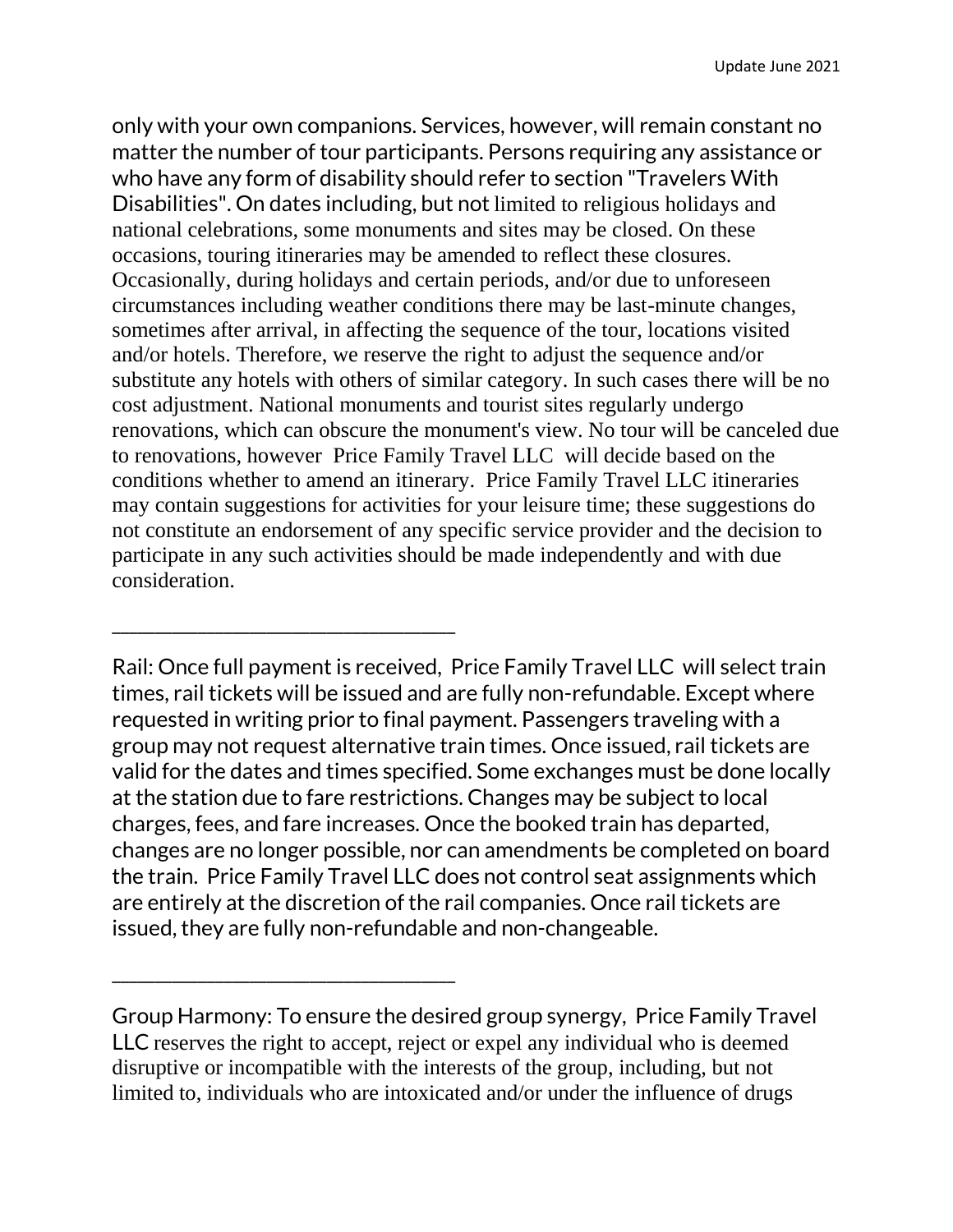leading to a negative experience for the remainder of the group. Expenses, including cancellation fees and/or costs for alternate travel plans or to return home, will necessarily be borne by the passenger. All unused services are non-refundable.

\_\_\_\_\_\_\_\_\_\_\_\_\_\_\_\_\_\_\_\_\_\_\_\_\_\_\_\_\_\_\_\_\_\_\_\_\_\_\_

\_\_\_\_\_\_\_\_\_\_\_\_\_\_\_\_\_\_\_\_\_\_\_\_\_\_\_\_\_\_\_\_\_\_\_\_\_\_\_

\_\_\_\_\_\_\_\_\_\_\_\_\_\_\_\_\_\_\_\_\_\_\_\_\_\_\_\_\_\_\_\_\_\_\_\_\_\_\_\_

#### CRUISES:

Ship & Itinerary Changes: Cruise itineraries and ships are subject to change without notice. Furthermore, cruise ships may be chartered and/or departure dates canceled, in which case all monies will be refunded. Price Family Travel LLC Travel takes no responsibility for ship substitutions or itinerary changes imposed by a cruise line and is not responsible for any losses you may incur including the issuance and/or cancellation of airline tickets or visa fees.

Medical Services: Many ships do not carry a doctor or nurse onboard. Should medical attention be required, local services will be contacted. Resulting charges will be the responsibility of the passenger. Price Family Travel LLC and the cruise ship operator are not responsible for the services provided.

Health Requirements: Check with your healthcare provider for up-to-date requirements. You may also check the Centers for Disease Control (www.cdc.gov) and/or the World Health Organization (http://www.who.int/en/) for their recommendations. Required inoculations, if any, must be recorded by clients' health practitioner on a valid vaccination certificate which the client must carry for proof of inoculation where required. Individuals with heart disease, chronic illness, physical handicap, advanced pregnancy, or mental illness should not participate in these rigorous travel programs. Any person who arrives to the destination ill with apparent fever or becomes ill during the tour, will be removed from the group and directed to a local medical facility for diagnosis. Only upon clearance by an accredited medical facility will that individual be allowed to resume group travel. All costs associated with medical treatment and related expenses such as additional hotel nights or transportation not included in the original itinerary, will necessarily be borne by the passenger.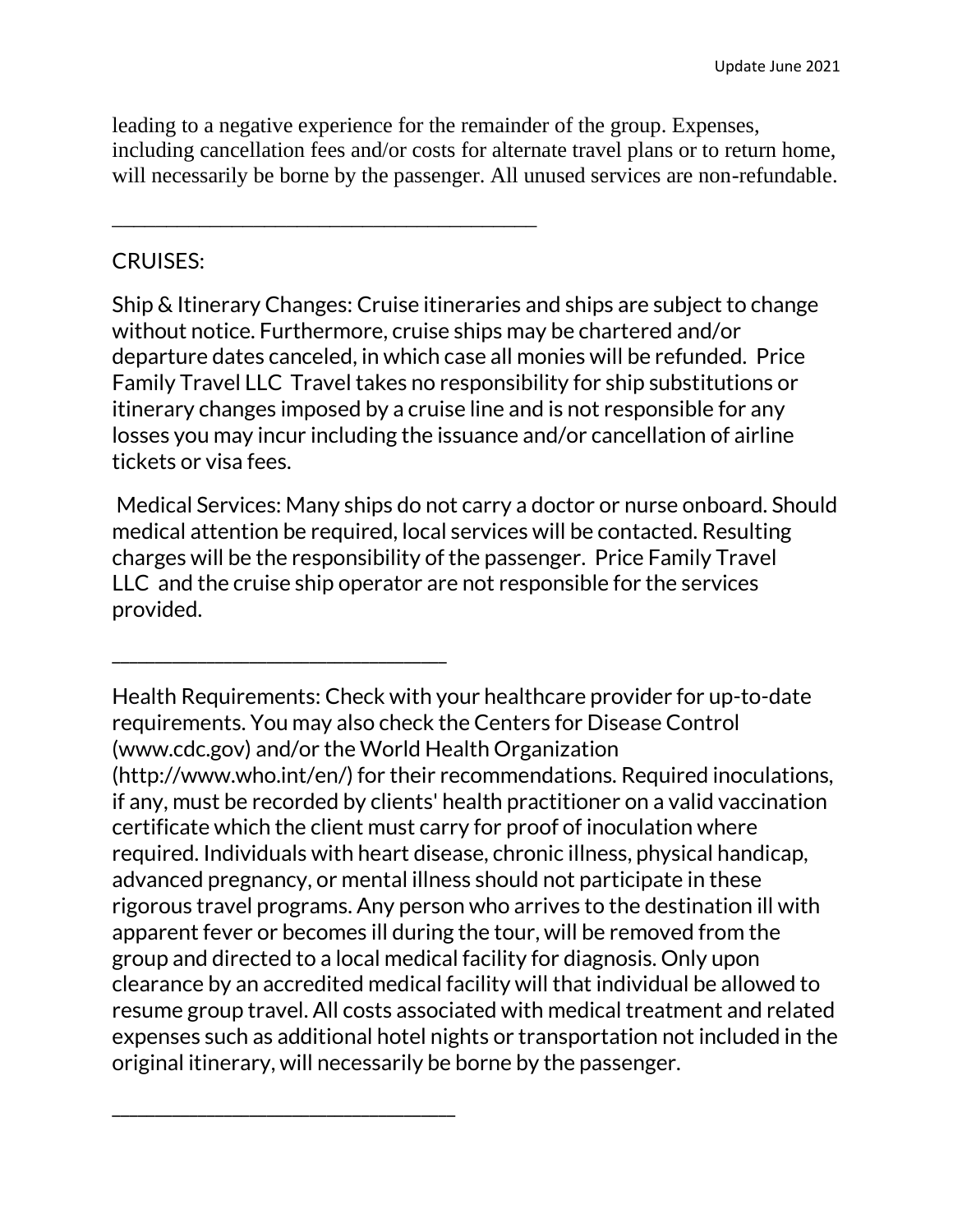Luggage (Airlines): Checked bags are typically limited to a total dimension of 62 inches by adding length + width + height (example:  $26"+26"+10" = 62"$ ), and a maximum weight of 50 lbs (23kg). Many airlines apply charges for checked bags. Price Family Travel LLC is not responsible for checked bag fees, excess luggage or weight charges levied by an airline. If your luggage is lost or damaged by the airlines, a baggage claim form MUST be filed with the carrier before leaving the airport. We recommend that you use brightly colored luggage tags, straps or other identifiers to help you locate your luggage upon arrival or to describe it if it is lost.

Luggage (Escorted Tours): All Price Family Travel LLC escorted tour buses allow one piece of luggage per person, plus carry-on bag. Additional baggage will be subject to a handling charge of \$100 per piece. Price Family Travel LLC will not be responsible for loss or damage to luggage and personal belongings, you MUST report any loss or damage immediately at the time of the incident and obtain a written report from the local authority for submission to your insurance provider.

Tipping: Complete tipping guidelines are as follows:

\_\_\_\_\_\_\_\_\_\_\_\_\_\_\_\_\_\_\_\_\_\_\_\_\_\_\_\_\_\_\_\_\_\_\_\_\_\_\_\_

\_\_\_\_\_\_\_\_\_\_\_\_\_\_\_\_\_\_\_\_\_\_\_\_\_\_\_\_\_\_\_\_\_\_\_\_\_\_\_\_

Drivers including private cars and motorcoach drivers: \$5-\$10 per person, per day Tour Guides: \$10-\$20 per person, per day

PASSENGER AGREEMENT: All passengers are required to complete a Passenger Agreement prior to travel and, by so doing, formally accept Price Family Travel LLC Terms & Conditions. Passengers booking online will be required to complete the Passenger Agreement at the time of booking. Passengers booking via telephone will be provided a verbal review of the Passenger Agreement, which will be delivered via email shortly after the time of booking. Customers who are unable to receive and complete their Passenger Agreement via email may request the Agreement be provided via fax or mail. Travel documents will not be released without a completed Passenger Agreement. Price Family Travel LLC reserves the right to cancel bookings and return deposits without a completed Passenger Agreement. The Passenger Agreement incorporates these Terms & Conditions including the following Release from Liability, Assumption of Risk and Binding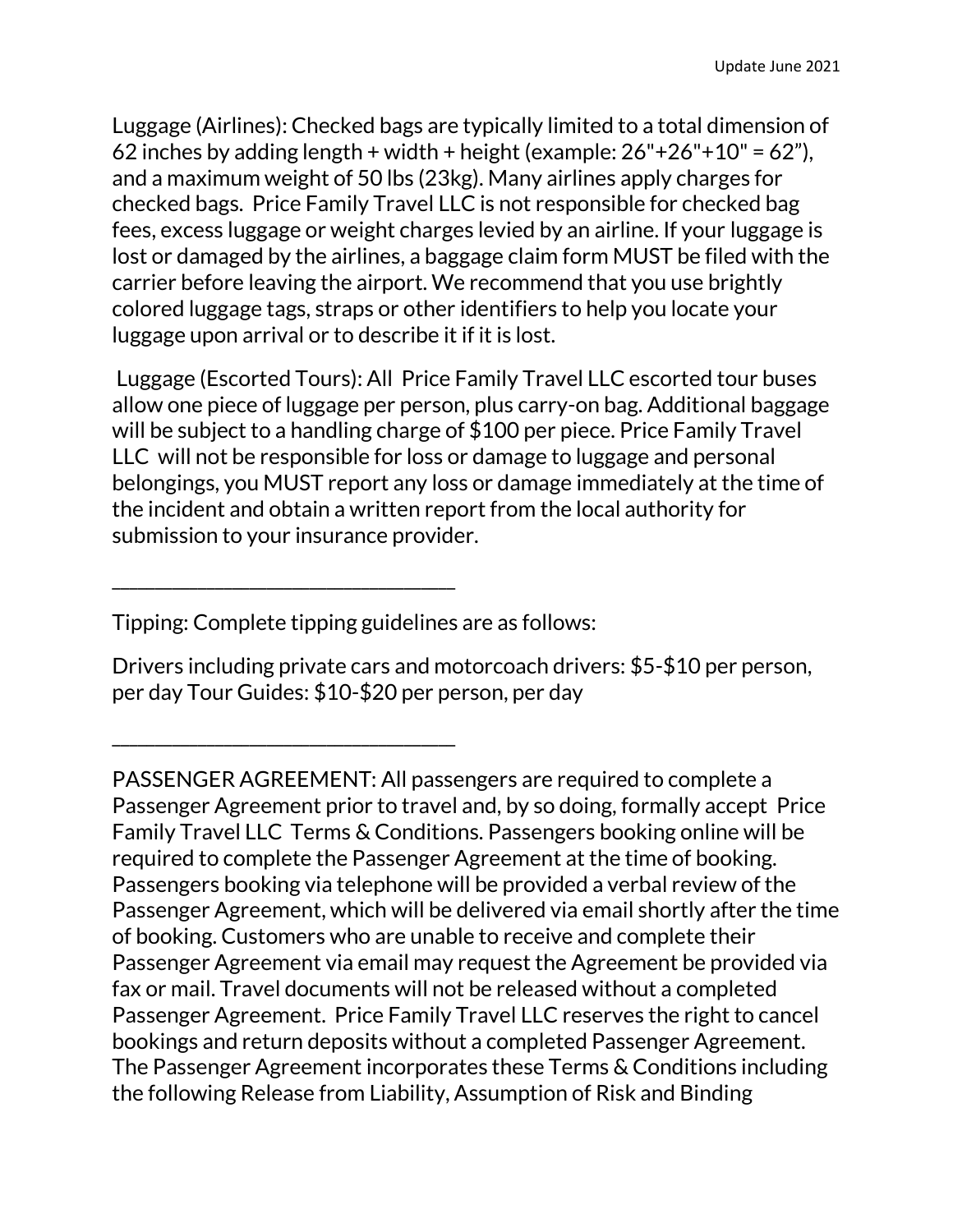Arbitration Clauses. Completion of the Passenger Agreement constitutes agreement to these Travel Terms & Conditions and Price Family Travel LLC Release from Liability, Assumption of Risk and Binding Arbitration Clause.

\_\_\_\_\_\_\_\_\_\_\_\_\_\_\_\_\_\_\_\_\_\_\_\_\_\_\_\_\_\_\_\_\_\_\_\_\_\_\_\_

RELEASE FROM LIABILITY: Price Family Travel LLC, its shareholders, directors, officers, employees and affiliates, (collectively (" Price Family Travel LLC ") does not own or operate any entity which is to or does provide goods or services for your trip including, for example, ownership or control over hotels or other lodging facilities, airline, vessel, bus, van or other transportation companies, local ground operators, providers or organizers of optional excursions or equipment used thereon, food service or entertainment providers, etc. All such persons and entities are independent contractors. As a result, Price Family Travel LLC is not liable for any negligent or willful act or failure to act of any such person or entity, or of any other third party. Without limitation, Price Family Travel LLC is not responsible for any injury, loss, or damage to person or property, death, delay or inconvenience in connection with the provision of any goods or services occasioned by or resulting from, but not limited to, acts of God, acts of government, force majeure, acts of war or civil unrest, insurrection or revolt, strikes or other labor activities, criminal or terrorist activities of any kind, or the threat thereof, overbooking or downgrading of accommodations, structural or other defective conditions in hotels or other lodging facilities, mechanical or other failure of airplanes or other means of transportation or for any failure of any transportation mechanism to arrive or depart timely or safely, dangers associated with or bites from animals, pests or insects, marine life or vegetation of any sort, dangers incident to recreational activities such as swimming, kayaking, sailing, canoeing, rafting, hiking, walking, bicycling, etc., sanitation problems, food poisoning, lack of access to or quality of medical care, difficulty in evacuation in case of a medical or other emergency, illness, epidemics or the threat thereof or for any other cause beyond the direct control of Price Family Travel LLC . In addition, I release Price Family Travel LLC from its own negligence and assume all risk thereof.

ASSUMPTION OF RISK: I am aware that travel such as that I am undertaking involves hazardous activities, with a risk of illness, injury or death which may be caused by forces of nature, animals, insects or flora, the negligence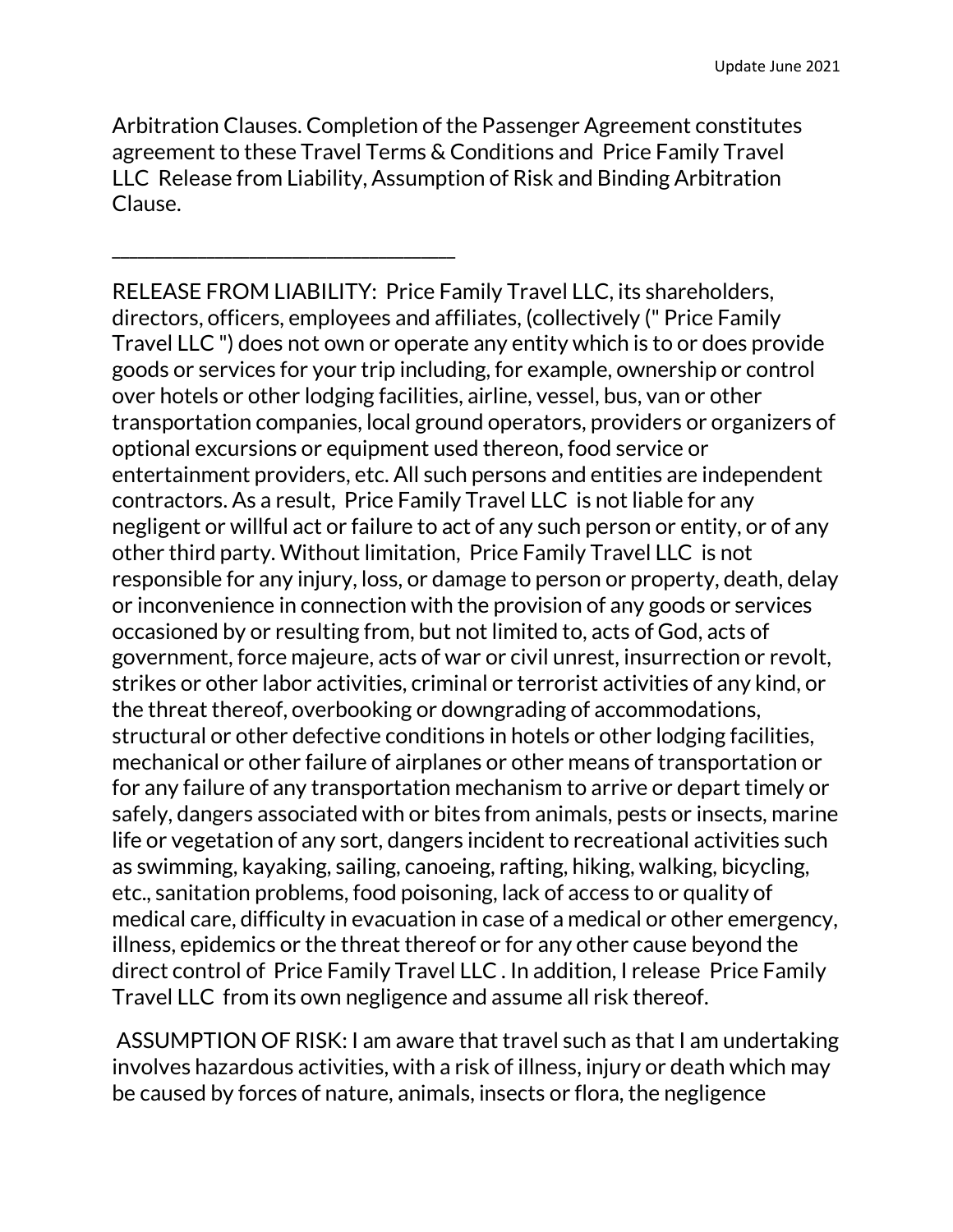of Price Family Travel LLC , or other persons and companies known or unknown, or of willful or criminal conduct of third parties. I am aware that weather conditions may be severe, adverse and/or unpleasant. I am also aware that medical services or facilities may not be readily available or accessible during some or all of the time during which I am participating on the trip. In order to partake of the enjoyment and excitement of this trip I am willing to accept the risks and uncertainty involved as being an integral part of my adventure. I hereby accept and assume full responsibility for any and all risks of illness, injury or death and of the negligence of Price Family Travel LLC and agree to hold harmless and release Price Family Travel LLC from claims of third party negligence.

I understand the physical requirements of the activity in which I will be participating, and I currently have no known physical, medical or mental condition which would impair my ability to participate in this tour or my safety in this activity, and I am willing to assume all risks that may be created, directly or indirectly, by any such condition. I hereby authorize Price Family Travel LLC or my local ground handler or others to arrange for any emergency medical treatment and hospitalization as may be necessary for me because of participation in this activity without my further consent.

BINDING ARBITRATION: I agree that any dispute concerning, relating or referring to this Agreement, the brochure or any other literature concerning my trip, or the trip itself, shall be resolved exclusively by binding arbitration pursuant to the Federal Arbitration Act, 9 U.S.C. §§1-16, either according to the then existing Commercial Rules of the American Arbitration Association (AAA) or pursuant to the Comprehensive Arbitration Rules & Procedures of the Judicial Arbitration and Mediation Services, Inc. (JAMS). Such proceedings will be governed by substantive (but not procedural) California law and will take place in Pleasnton, Ca. The arbitrator and not any federal, state, or local court or agency shall have exclusive authority to resolve any dispute relating to the interpretation, applicability, enforceability, conscionability, or formation of this contract, including but not limited to any claim that all or any part of this contract is void or voidable. Please understand that by agreeing to these terms and conditions, you (and we) are waiving our right to a trial by jury.

VOLUNTARY PARTICIPATION: I acknowledge that I have voluntarily applied to participate on the trip designated on this application (or a trip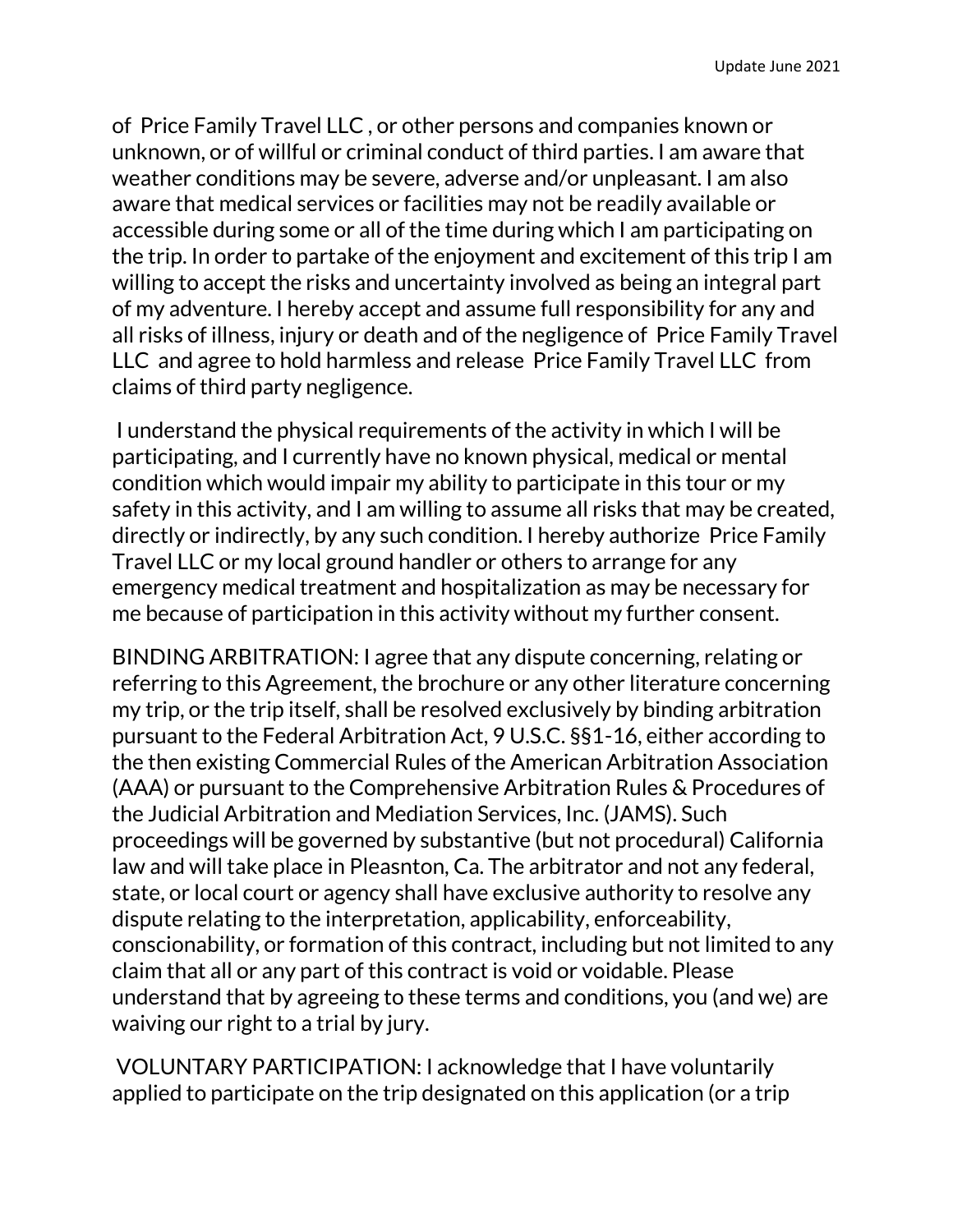which I may change to) and that I have read the description of the trip as it appears in the current Price Family Travel LLC website relating to the trip, together with all information contained in this application. I am voluntarily participating in this trip with knowledge of the hazards involved.

KNOWING AND VOLUNTARY EXECUTION: I have carefully read these Terms and Conditions and the booking information sections of this document, and fully understand its contents. I am aware that this is a release of liability and a contract between myself and Price Family Travel LLC and agree of my own free will. By signing, I agree to these Travel Terms & Conditions and Price Family Travel LLC Release from Liability, Assumption of Risk and Binding Arbitration Clause for myself, each member of my traveling party and any minor children accompanying me.

PHOTOGRAPHIC RELEASE: Price Family Travel LLC may take photographs or video of its trips and trip participants grant Price Family Travel LLC permission to do so and for it to use same for promotional or commercial use without payment of any compensation to participant.

## USE OF WEB SITE: WWW.PRICEFAMILYTRAVEL.COM

\_\_\_\_\_\_\_\_\_\_\_\_\_\_\_\_\_\_\_\_\_\_\_\_\_\_\_\_\_\_\_\_\_\_\_\_\_\_

Agreement between Customer and Price Family Travel LLC: www.pricefamilytravel.com is offered to you, the customer, conditioned on your acceptance without modification of the terms, conditions, and notices contained herein. Your use of www.pricefamilytravel.com constitutes your agreement to all such terms, conditions, and notices.

Liability Disclaimer: The information, products, and services published on this web site may include inaccuracies or typographical errors. Changes are periodically made to the information which appears here. The content of this site is not guaranteed to be complete, accurate, or available and may be changed at any time without notice. Price Family Travel LLC may make improvements or changes on this web site at any time. In no event shall Price Family Travel LLC be liable for any direct, indirect, punitive, incidental, special, or consequential damages arising our of, or in any way connected with, the use of this web site, or for any information, products, and services obtained through this web site, or otherwise arising out of the use of this web site.